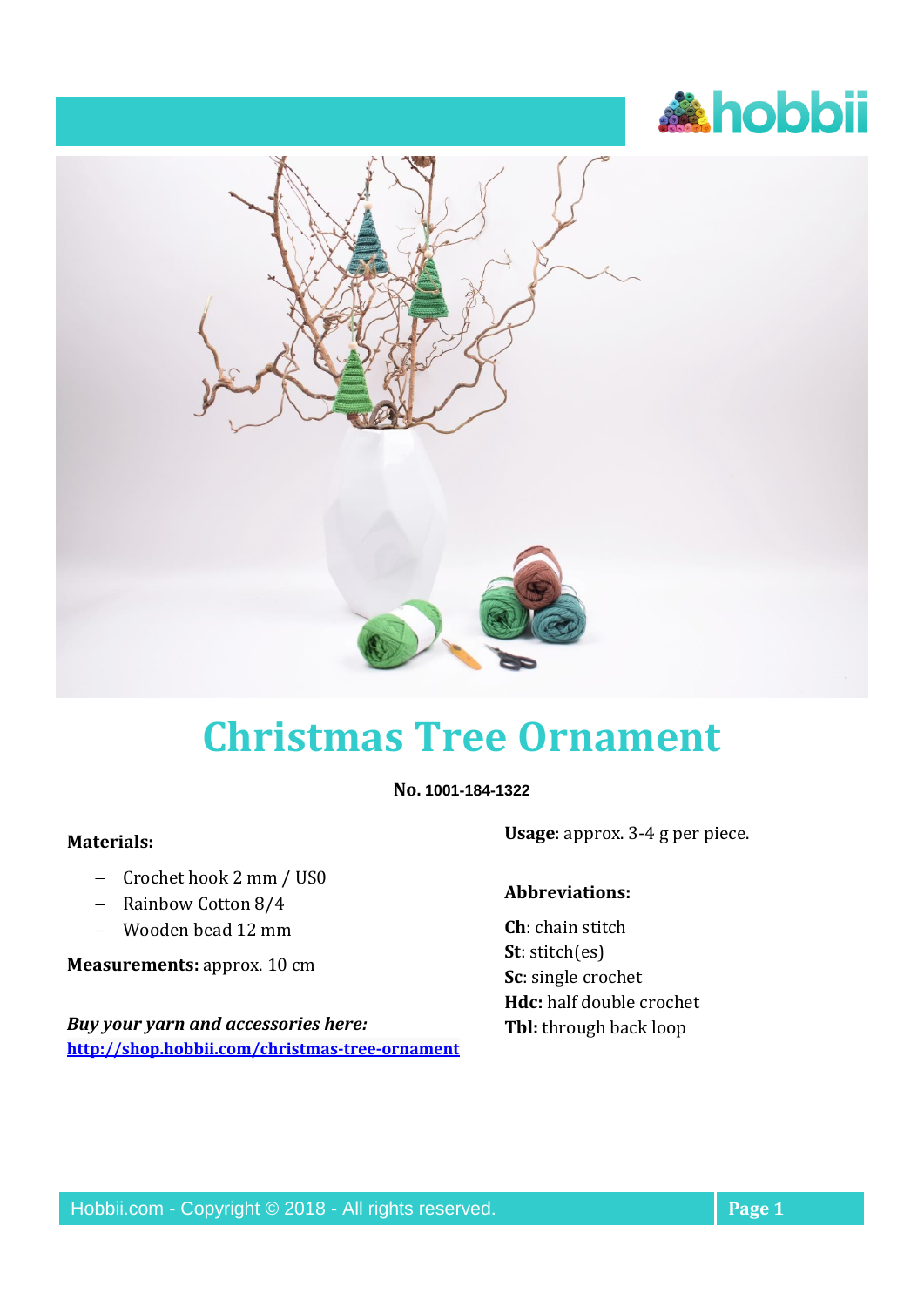

**Pattern –** You can find a picture guide below.

**OBS:** Work in back loop of stitch to create a rib pattern.

To avoid "holes" in the side due to the increases, work through both loops on the last stitch.

- 1. Begin with ch 2.
- 2. Work 2 hdc in 2nd ch from hook. Ch 1 to turn (2 hdc)
- 3. Work all rows tbl. Work 1 hdc in first st and 2 hdc in last st. Ch 1 to turn. (3 hdc)
- 4. Work 1 hdc in each of the first 2 st and 2 hdc in last st. Ch 1 to turn. (4 hdc)
- 5. Work 1 hdc in each of the first 3 st and 2 hdc in last st. Ch 1 to turn. (5 hdc)
- 6. Continue working the rows with 1 hdc in each st and 2 hdc in last st on every row until you have a total of 16 hdc.

Cut the yarn and weave in ends.

Now work the "trunk"

Skip 6 st and work 4 sc with a new color, ch 1 to turn and work 1 sc in each of the trunk st. Cut the yarn and weave in ends.

You can optionally attach a bead on top of the tree. There! A pretty little Christmas tree, ready to decorate your home  $\odot$ 

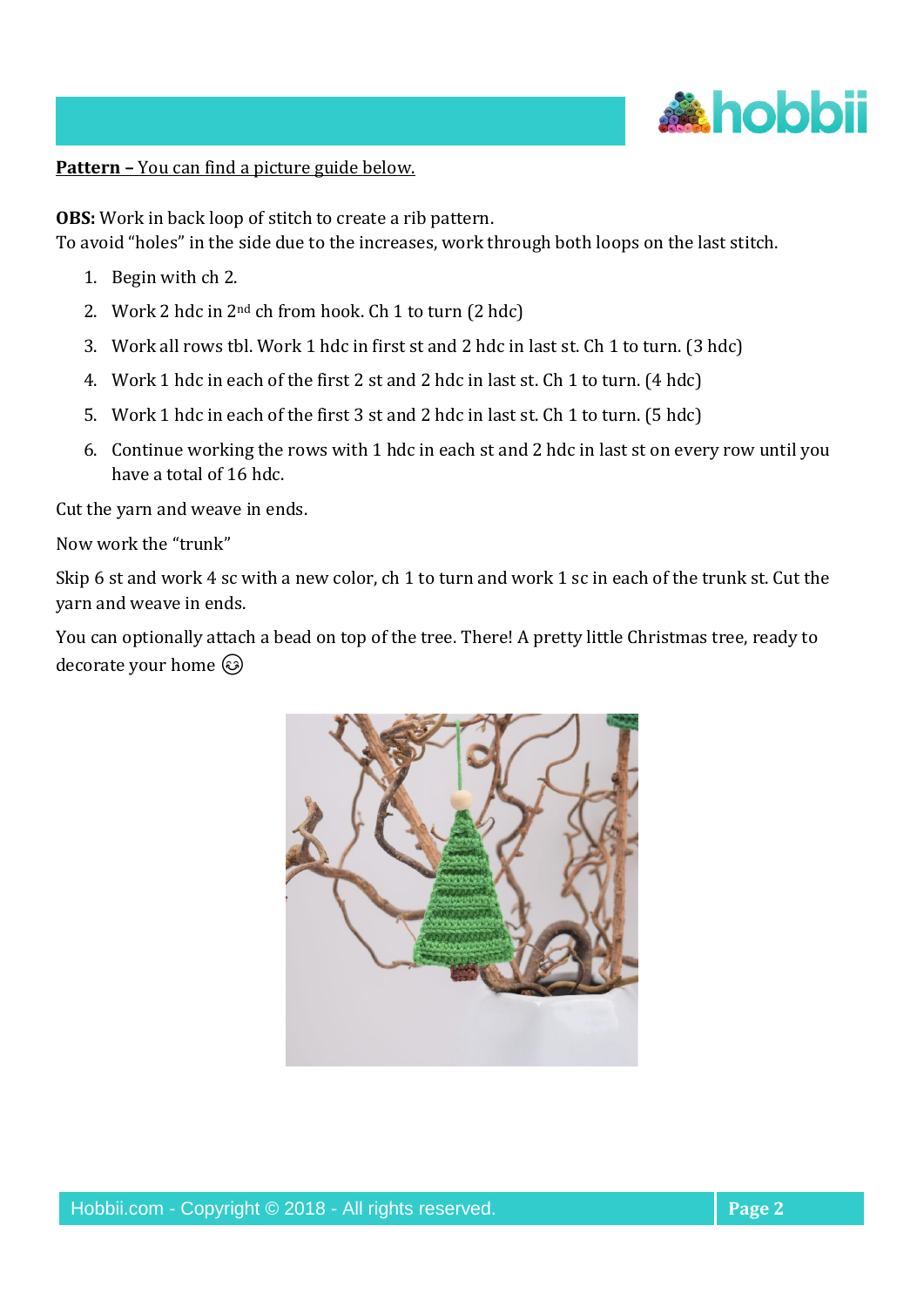

## **Instruction:**









in first st and 2 hdc in last st.





5. Ch 1 to turn. 6. Work 1 hdc in each of the first 2 st and 2 hdc in last st.

Hobbii.com - Copyright © 2018 - All rights reserved. **Page 3 Page 3**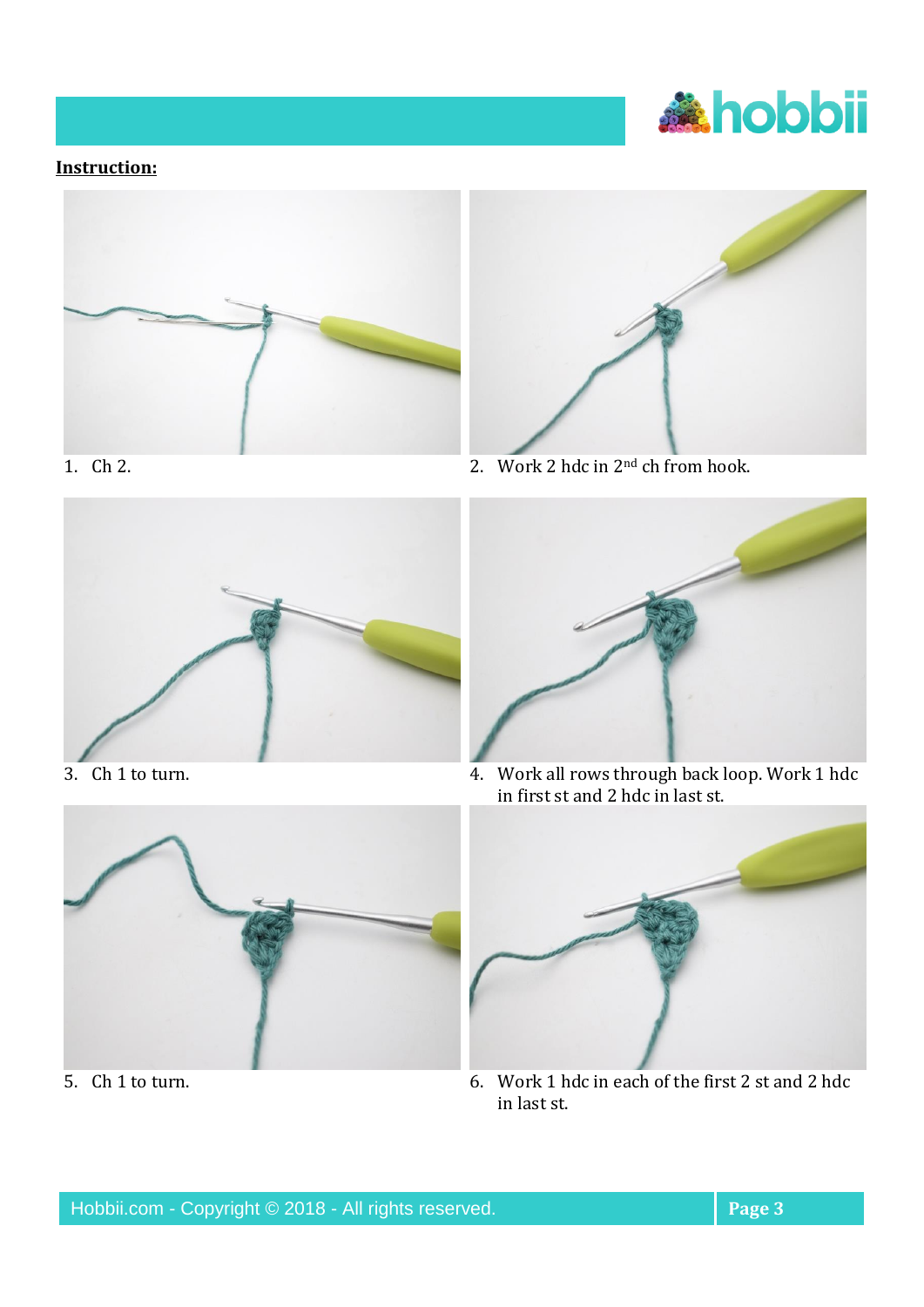





9. Repeat the rows until you have  $16$  hdc.  $\overline{10}$ . Weave in ends.



11. Skip 6 st and attach the color for the "trunk". 12. Work 4 sc.



7. Ch 1 to turn. 8. Work 1 hdc in each of the first 3 st and 2 hdc in last st.